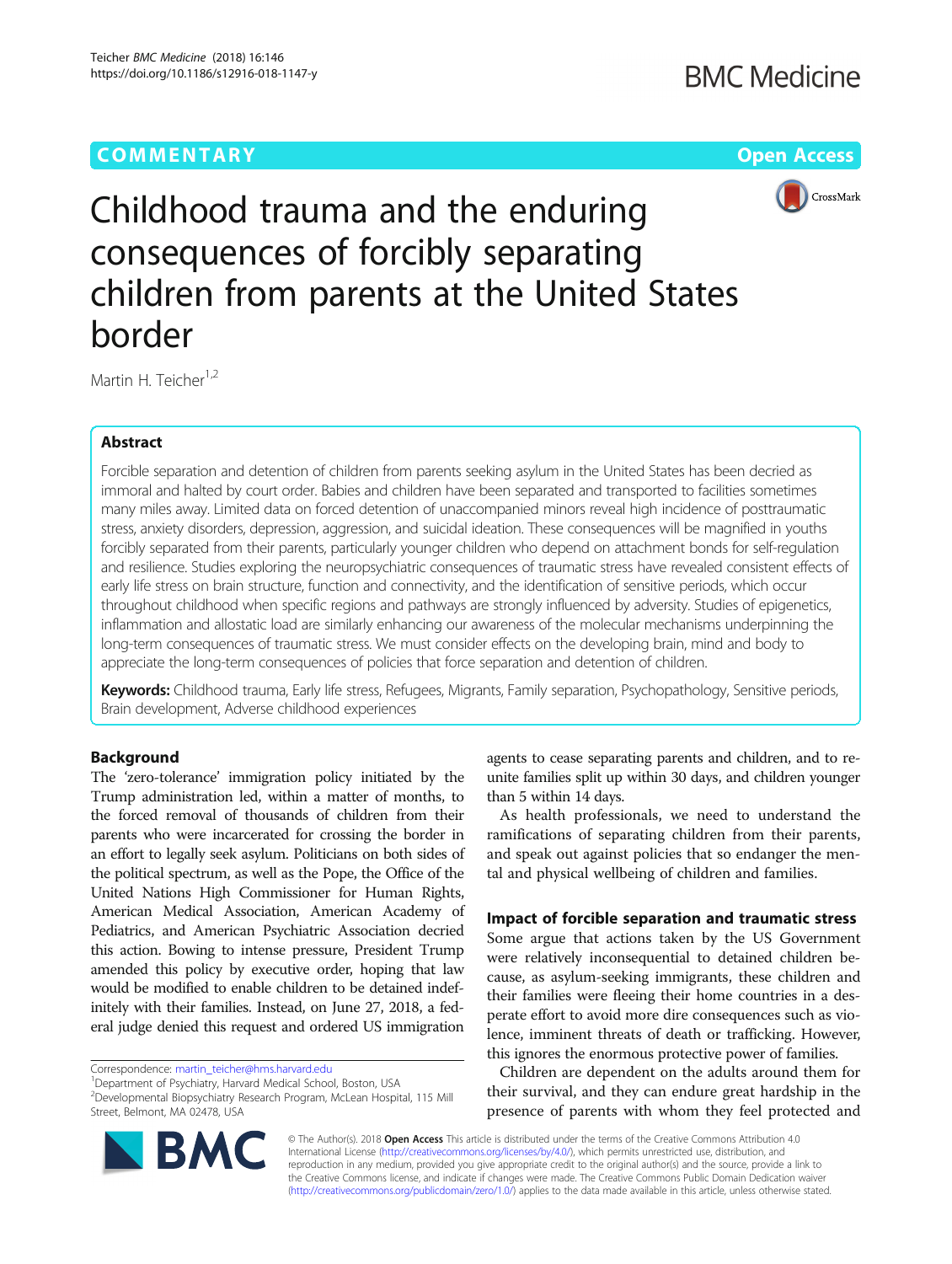cared for. Forcibly removing a child from their parents is one of the most profound traumas a child can experience, since it undermines a pivotal foundation they require for self-regulation and resilience [[1\]](#page-2-0). Similarly, having your children forcibly taken, not knowing where they are, and not being allowed to contact them, is many parents' worst nightmare. Indeed, this is why members of the Trump administration advocated its use as a deterrent to immigration.

Some also question whether a few weeks or months of forced separation can have enduring effects. However, we know that brief traumatic events, such as being raped or witnessing violence to a loved one, can have life-long consequences [\[2](#page-2-0)]. Traumatic events are often betrayals of trust, or shatter our notions of safety and security. The impact of forced separation by the Trump administration will not end when children and parents are reunited. Many will live in fear that this will happen again, and this can have enduring epigenetic effects on the stress response system and attendant allostatic load – in turn increasing long-term risk for obesity, type 2 diabetes, chronic inflammation, and cardiovascular disease [[3\]](#page-2-0).

Clinically, evidence from studies of unaccompanied minors seeking asylum reveals that forced detention is associated with a high risk of posttraumatic stress disorder, anxiety disorder, depression, aggression, psychosomatic complaints, and suicidal ideation [[4\]](#page-2-0). This is not surprising since adverse childhood experiences account for about 45% of the population-attributable risk for childhood onset psychiatric disorders [[5\]](#page-2-0). One of the more disturbing features reported about the detention centers was their rule forbidding children from touching or hugging each other, including siblings.

### Sensitive exposure periods and brain development

Nursing infants, toddlers, youths and teens have all been removed from their parents, and many will suffer a variety of age-specific psychiatric and neurobiological effects as a result. The central nervous system undergoes profound maturational changes during all stages of childhood, and various brain regions and pathways have their own unique sensitive periods during which experience can most dramatically shape and fine-tune their synaptic structure and interconnections. Studies in my laboratory and other centers have begun to identify the developmental stages at which specific structures are most vulnerable.

Regions especially susceptible to stress during the first seven postnatal years [[6](#page-2-0)–[10\]](#page-2-0) are involved in detecting and responding to threats, and in the regulation of stress response. Modifying this system is one of the primary ways our brains are shaped by early adversity [\[11\]](#page-2-0). These

regions are also involved in aspects of attention and memory, and these processes appear to be particularly vulnerable to adversity during early childhood [\[12](#page-2-0)].

Myelinating fiber pathways [[13](#page-2-0)–[15](#page-2-0)] and corticolimbic structures [\[16,](#page-2-0) [17](#page-2-0)] appear to be especially vulnerable during middle childhood. These pathways are critical for left–right hemispheric integration and sensory processing [[11\]](#page-2-0). Which sensory systems, if any, may be affected by forced separation and detention, are not known but would likely depend on aspects of detention that children found most aversive. For example, in previous research by our laboratory, physical and emotional neglect at 11 years of age emerged as a key determinant of social cognition [\[12](#page-2-0)].

Brain regions affected by adversity during the peripubertal and teenage years are involved in emotional regulation, impulse control, and other executive functions [\[7](#page-2-0), [13,](#page-2-0) [18](#page-2-0)]. Adversity is also associated with significant alterations in brain network organization, primarily through effects on late-maturing association pathways [[19\]](#page-2-0). Emotional abuse around the age of 15 emerged in another of our studies as the most important predictor of risk for major depression [\[20\]](#page-2-0).

### Psychopathology with and without early life stress

Psychiatric disorders in individuals exposed to severe childhood stress have an earlier age of onset, more comorbidities, and a more severe course and poorer response to first line treatments than in unexposed individuals with the same primary psychiatric diagnosis [[21](#page-2-0)]. They also have an array of neurobiological alterations [\[11\]](#page-2-0) and signs of chronic inflammation [\[22](#page-2-0)] not found in their unexposed counterparts, which has led us to propose that psychiatric disorders presenting in individuals with early life stress represent a unique and clinically challenging ecophenotype (i.e., a modified phenotype resulting from environmental influences) [[21](#page-2-0)]. Hence, children separated from families seeking asylum may be further burdened with difficult-to-treat disorders that emerge years later, particularly as they pass through puberty [\[11](#page-2-0)].

### **Conclusions**

Safe, supportive and nurturing relationships with primary caregivers are critical for the healthy physical and emotional development of children. Parents play an essential role in enabling children already exposed to serious adversity to cope and effectively recover by buffering their stress response, facilitating their ability to self-regulate, and helping them to rebuild a sense of security [[1\]](#page-2-0). Removing children from their parents is a governmental prerogative that should only be used after judicial review, and when necessary to protect children from harm from abusive or neglectful parents.